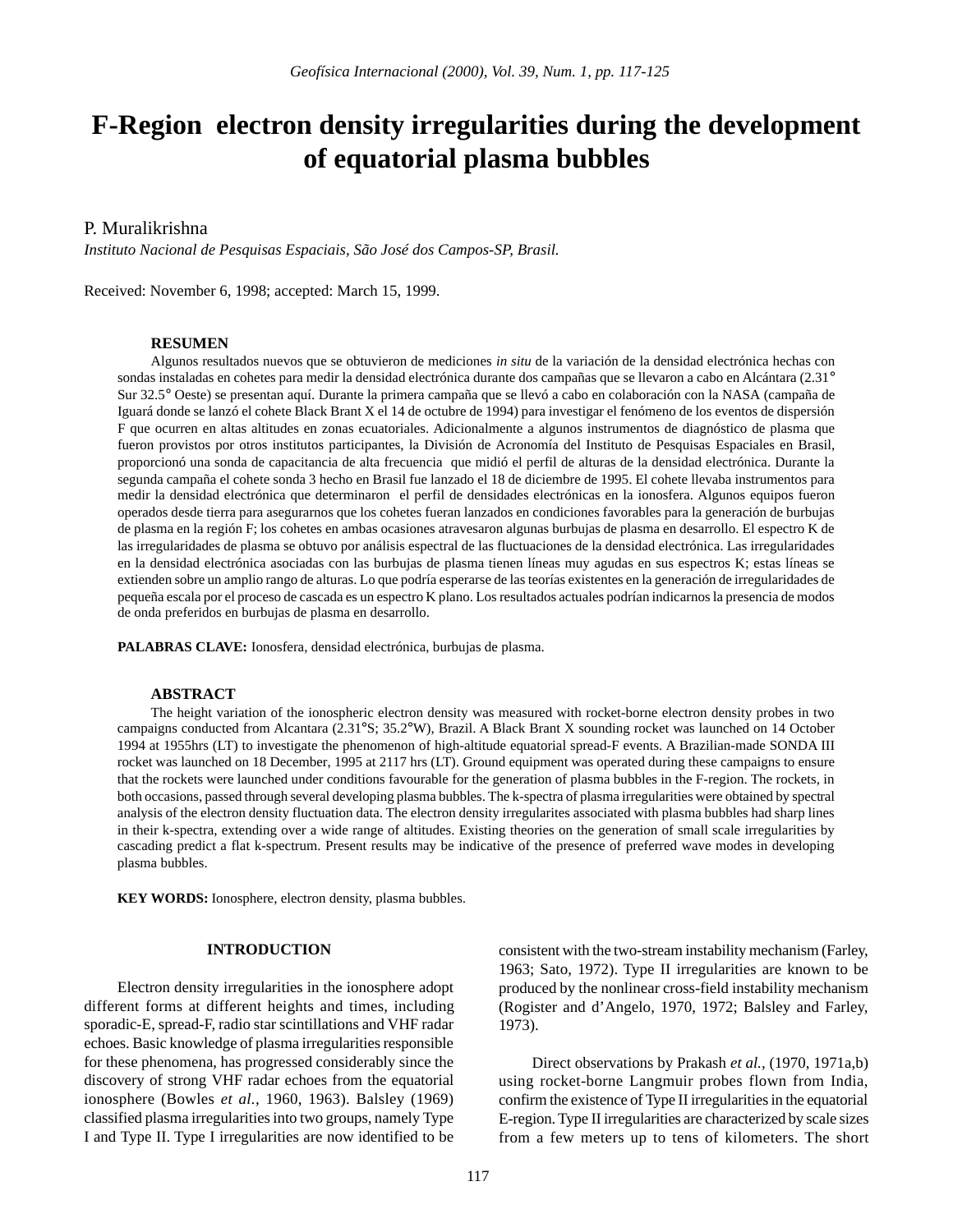wavelength irregularities seem to be generated from larger scale nonlinear coupling or cascading (Rogister, 1972; Rogister and d'Angelo, 1970, 1972; Sato 1971, 1973; Sudan *et al.,* 1973). Neutral turbulance may be another probable mechanism responsible for the generation of plasma irregularities (Prakash *et al.*, 1970). The spectral characteristics of the different types of irregularities have been studied in detail (Prakash *et al.*, 1970; Ott and Farley, 1974).

Plasma bubbles are flux tubes of depleted plasma density observed frequently in the equatorial nighttime ionosphere (see Abdu *et al.*, 1991 and references therein). These bubbles are characterised by scale lengths of thousands of kilometers along the geomagnetic field lines and tens to hundreds of kilometers perpendicular to the field lines. Their generation by Rayleigh-Taylor (R-T) gravitational instability and subsequent cascading, by secondary processes, into a hierarchy of irregularities, was suggested by Haerendal (1974).

Some new results of *in situ* measurements of height variation of the ionospheric electron density from rocketborne electron density probes during two campaigns conducted from Alcantara (2.31°S; 35.2°W) in Brazil are presented here.

## **EXPERIMENT AND FLIGHT DETAILS**

## **Guará Campaign**

During the Guará campaign a Black Brant X rocket was launched on 14 October, 1994 at 1955hrs (LT) to observe the equatorial ionosphere during the presence of high-altitude plasma bubbles. The electron density profile and the electron density fluctuations were measured simultaneously by a High Frequency Capacitance (HFC) probe, a conventional Langmuir Probe (LP), and a Plasma Frequency Probe (PFP).

The HFC Probe used a spherical sensor of 52mm diameter mounted on a short boom deployed 108s after the launch of the rocket. To cover the large dynamic range of electron density and to study the behaviour of the ion sheath, the HFC experiment operated in two alternating modes with frequencies of about 5MHz and 10MHz. The duration of operation in each mode was about 60ms, thus providing a data point in each mode every 120ms. A swept frequency type Plasma Frequency Probe (PFP) and a conventional Langmuir Probe were also launched along with the HFC probe to measure plasma density. For the PFP, a signal with swept frequency is transmitted using a short antenna on board the rocket. The signal modified by the plasma is received on another short antenna on board. When the signal frequency is equal to the plasma frequency the signal amplitude falls drastically due to resonant absorption by the ambient plasma.

We monitor the height variation in plasma frequency as produced by the local plasma density. In the conventional Langmuir probe, the electron or ion current collected by a metallic sensor is measured as a function of the potential applied to the sensor. When the sensor operates in the saturation mode the current collected is directly proportional to the local electron density. The High Frequency Capacitance probe was designed and developed at the Aeronomy Division of the Instituto Nacional de Pesquisas Espaciais-INPE/MCT, while scientists from the Department of Physics and Astronomy, Dartmouth College, were responsible for the PFP and LP experiments.

## **IONEX-II Campaign**

The IONEX-II campaign had the principal objective of measuring the electric field, the electron density, the electron kinetic temperature and the spectral distribution of plasma irregularities associated with ionospheric plasma bubbles. A Brazilian made SONDA III rocket was launched on 18 December, 1995 at 2117 hrs (LT) from the equatorial rocket launching station Alcantara. The rocket reached an apogee altitude of 557km and covered a horizontal range of 589km. The payload consisted of an Electric Field Double Probe (EFP), a Langmuir Probe (LP), and a High Frequency Capacitance probe (HFC).

*In situ* measurements of the height variation of the ionospheric electron density variations were made with two different rocket-borne electron density probes. Ground equipment was operated during the launch to monitor ionospheric conditions in order by to launch the rocket into an F-region containing large plasma bubbles. The rocket passed through several medium-size plasma bubbles and the electron-density probes detected a wide spectrum of electron density irregularities.

The main objective of the EFP was to measure fluctuations of the dc electric field associated with ionospheric plasma irregularities. Two spherical electric field sensors were mounted at the extremities of two booms deployed after the rocket nose cone was ejected at an altitude of about 65km. In the fully deployed state, the separation between the sensors should have been more than 3m but the booms did not open fully due to an unexpectedly low spin rate of the rocket. Thus the separation between sensors was only about 1.3m. This made observing the dc component of the electric field much more difficult. Dc and ac components of the horizontal electric field were obtained in the altitude range of about 95 to 557km and are being analysed.

Details of the electronics of the LP and HFC experiments are given in Muralikrishna and Abdu (1991). The Langmuir Probe was used to measure the electron density and the electron kinetic temperature. A spherical LP sensor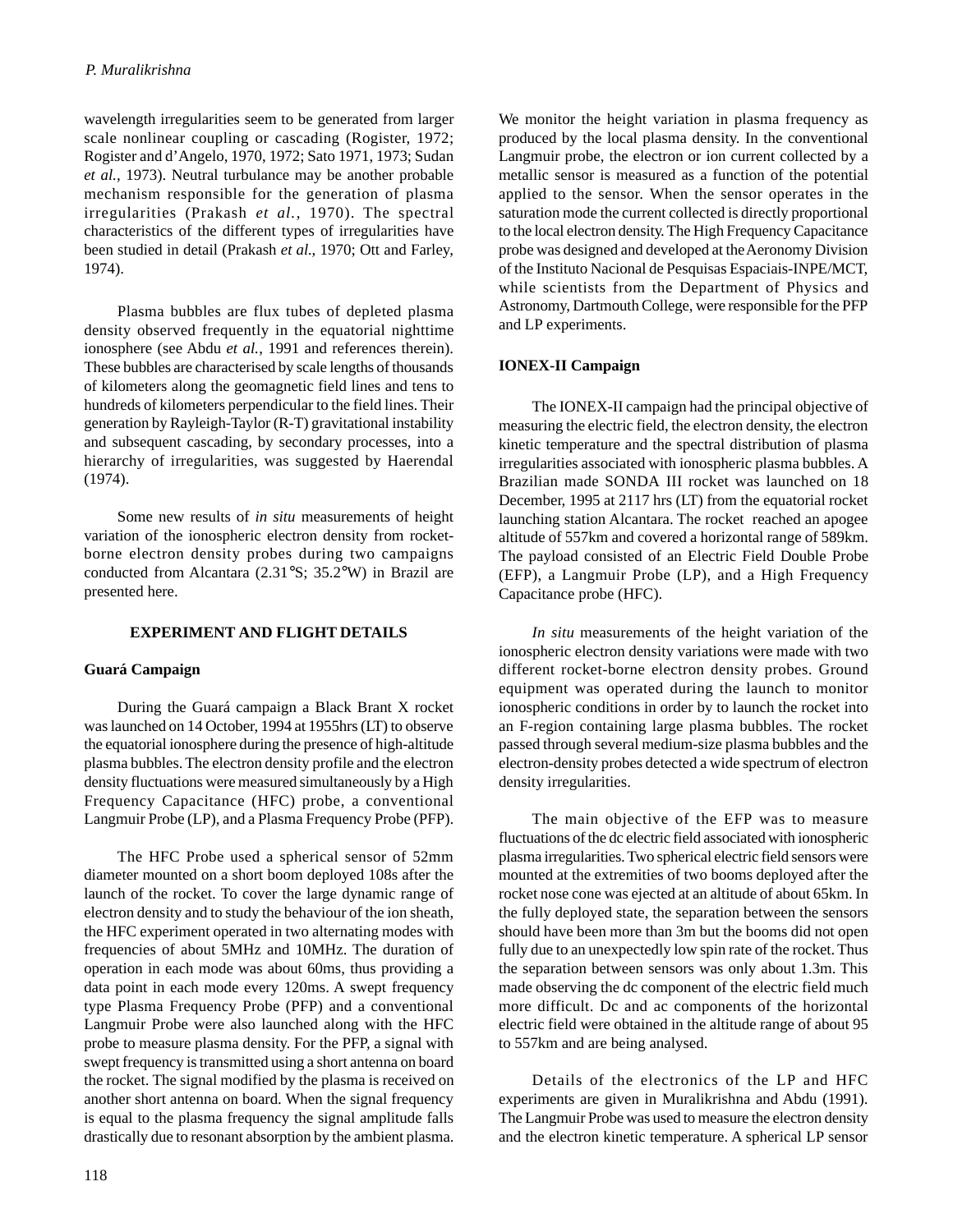of diameter about 60mm was mounted at the extremity of a boom of about 50cm in length that remained inside the rocket nose cone. This boom was deployed along with the EFP booms soon after the ejection of the rocket nose cone. A swept voltage varying from  $-1V$  to  $+2.5V$  in about 2.5sec was applied to the LP sensor.

The main objective of the HFC probe was to measure the electron density profile. The HFC sensor was identical to the LP sensor and was mounted at the tip of a 50cm boom kept folded inside the rocket nose cone till ejection. The sensor was a part of the tank circuit of an electronic oscillator, and changes in the sensor capacitance caused by fluctuations in electron density were measured by a counting circuit and telemetered to the ground.

## **RESULTS AND DISCUSSION**

Electron density profiles obtained during the Guará campaign are shown in Figures 1 and 2. The plasma density profiles estimated from the three experiments agree well with each other. The LP and PFP experiments have sufficient height resolution to study amplitude fluctuations in small

scale plasma irregularities. Note the wide spectrum of scale sizes in the plasma irregularities. The upleg height profiles show the presence of irregularities associated with highaltitude Spread-F. The presence of medium size plasma bubbles in the high altitude region can be seen in the HFC upleg profile. The other two profiles from the LP and PFP experiments give an idea of the distribution of small-scale irregularities in this height region. The rocket downleg profiles in Figure 2 do not show the presence of a wide spectrum of irregularities in the high-altitude region. This may be due to the limited horizontal extent of the high-altitude Spread-F event responsible for the generation of plasma irregularities. The horizontal separation of the upleg and downleg paths of the rocket in this height region can vary from a few tens to about 200km, roughly representing the east-west horizontal extension of the high altitude plasma bubbles or the high-altitude Spread-F associated with these bubbles. Spectral analysis of the density data at different height region yields the spectral distribution of plasma irregularities in order to investigate the plasma instability mechanisms responsible for their generation.

#### Typical k-spectra obtained from the spectral analysis



Fig. 1. Upleg electron density profiles obtained from three different plasma density probes during the Guará campaign.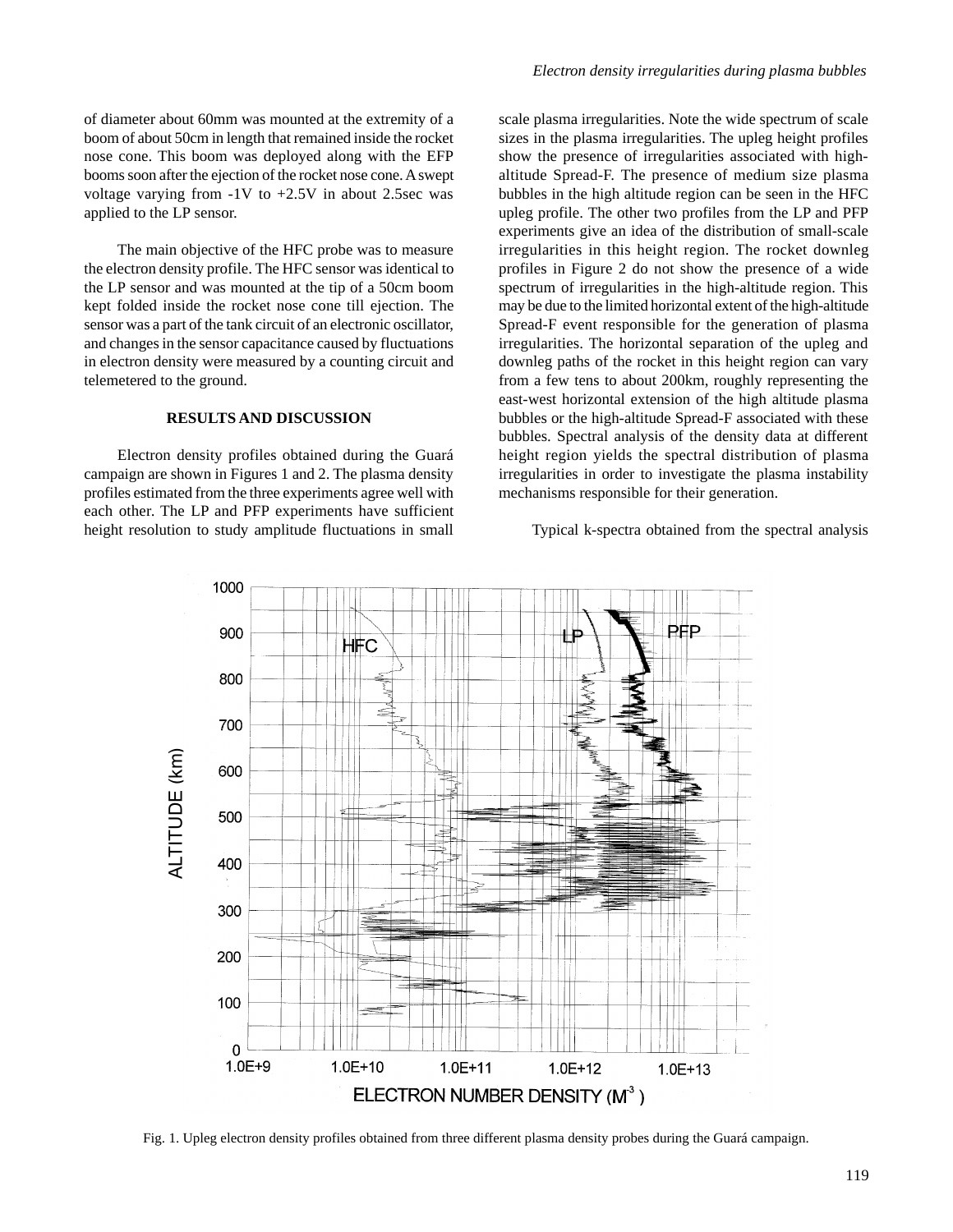

Fig. 2. Downleg electron density profiles obtained from three plasma density probes during the Guará campaign.

of the electron density fluctuation data of the HFC, LP and PFP experiments are shown in Figures 3, 4 and 5. Striking spectral peaks of large amplitudes are found in practically all the k-spectra.

During the IONEX-II campaign the rocket was launched at a time when the network of ground experiments indicated a possible development of plasma bubble events. The preliminary profiles of electron density are shown in Figure 6. The rocket did pass through a series of plasma bubbles of varying amplitudes during the ascent and descent of the rocket. The bubble structures in the upleg profile (Figure 6) are rather weak and confined mainly to the bottom F-layer, while those in the downleg profile are larger and are found both on the bottom side and the topside of the F-layer. The electron density profiles obtained with the LP experiment were similar to the HFC profiles. The LP experiment measured ac fluctuations in electron density up to a frequency of about 625Hz equivalent to a wavelength of about 3,2m in a height region where the rocket velocity is about 2km/s. Thus near the apogee, where the vertical component of the rocket velocity is small, the lowest irregularity size that can be measured goes down to practically zero. The HFC data does not permit the measurement of rapid fluctuations in

electron density. Since the time duration needed to obtain one measurement with the HFC experiment is about 120ms, the distance between data points in a height region where the rocket velocity is about 2km/sec is roughly 240m. Thus the minimum size of irregularities that can be measured with the HFC in this region is about 480m. Other differences in the data provided by the LP and HFC experiments may be found in Muralikrishna and Abdu (1991).

A typical sequence of k-spectra estimated from the LP current variations is shown in Figure 7. Note the large spectral peaks in the k-spectra of the plasma irregularities.

Bubble structures in the nighttime ionosphere are familiar. The generation of large scale plasma irregularities by cross-field instability is now reasonably well understood (Reid, 1968; Tsuda *et al*., 1969). A necessary condition is an electron density gradient in the direction of the ambient electric field. In the nighttime ionosphere the Hall polarisation field is generally downwards and so the height regions favorable for the C-F instability mechanism are those where the electron density gradients are downwards. Large bubble structures in the bottom side F-region where the E-field is supposed to be downwards and the electron density gradient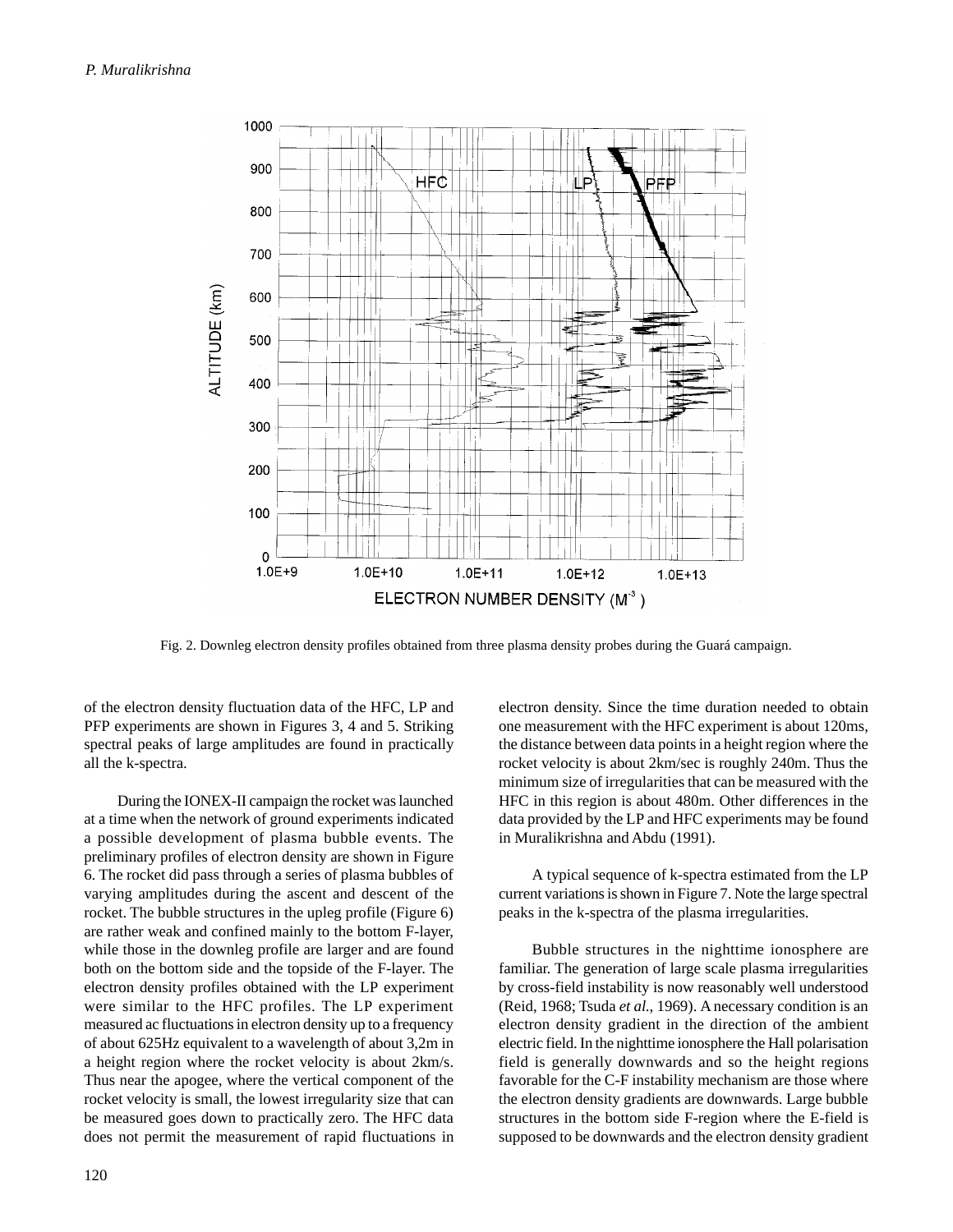

Fig. 3. Typical nature of the k-spectra of plasma irregularities, obtained from the HFC probe measurements showing the presence of sharp peaks (Guará Campaign).

is upwards cannot be attributed to the cross-field instability mechanism. However, small scale plasma irregularities can be generated in a region of downward electron density gradients associated with large scale bubbles.

Plasma bubbles are characterised by scale lengths of thousands of kilometers along the geomagnetic field lines and tens to hundreds of kilometers perpendicular to the field lines. Their generation by a Rayleigh-Taylor (R-T) gravitational instability process and subsequent cascading by secondary processes into a hierarchy of irregularities was suggested by Haerendal (1974). The spectral characteristics of the different types of irregularities associated with the phenomenon of spread-F have been studied in detail (Prakash *et al.*, 1970; Ott and Farley, 1974). These small scale irregularities are expected to have a rather flat k-spectrum as the earlier observations showed and as predicted by the existing theories on the generation of plasma irregularities.



Fig. 4. Typical nature of the k-spectra of plasma irregularities, obtained from the Langmuir probe (LP) measurements showing the presence of sharp peaks (Guará Campaign).

A striking new feature observed during our experiments is the presence of large spectral peaks in the k-spectra of the plasma irregularities. Both rocket flights were conducted during the onset of the ionospheric plasma bubbles and may represent characteristic features of plasma irregularities associated with new or developing plasma bubbles. At later times the plasma irregularities responsible for these spectral peaks may transfer their energy to smaller irregularities, thus eventually leading to a flat k-spectrum when the process attains a stable state. A theory that can explain these spectral peaks during the development phase of plasma bubbles is not available.

## **CONCLUSIONS**

1. Electron Density profiles estimated from different types of experiments during the occurrence of High Altitude Spread-F agree well with each other.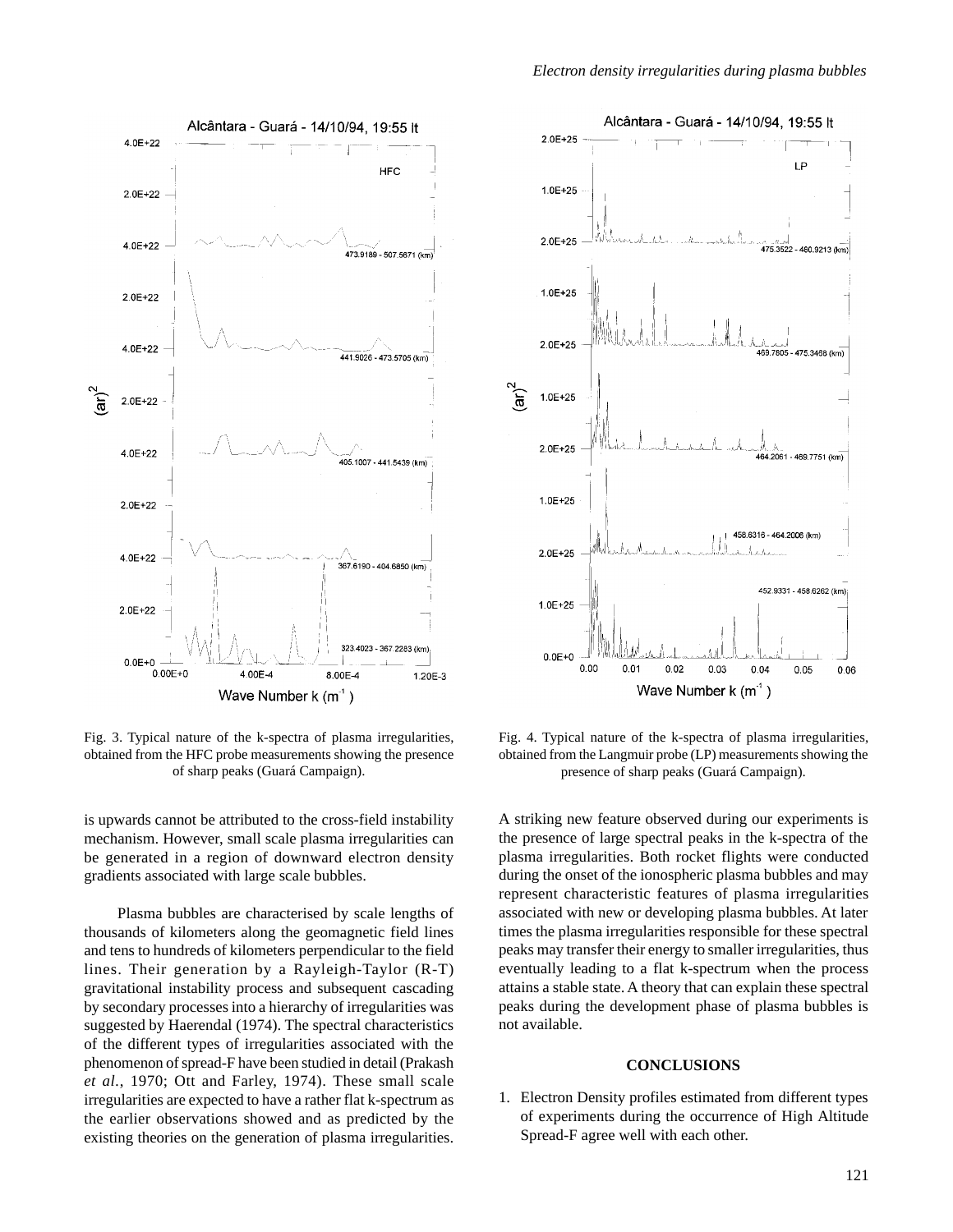

Fig. 5. Typical nature of the k-spectra of plasma irregularities, obtained from the Plasma Frequency Probe (PFP) probe measurements showing the presence of sharp peaks (Guará Campaign).

- 2. Plasma irregularities in a wide range of sizes are dominantly seen in the height regions of downward electron density gradients, in agreement with an association with a cross-field instability mechanism for the generation of plasma irregularities.
- 3. The generation of large scale plasma structures in the bottom side of the F-region cannot be explained by cross-field instability as the vertical electric field and the electron density gradient must be in the same direction.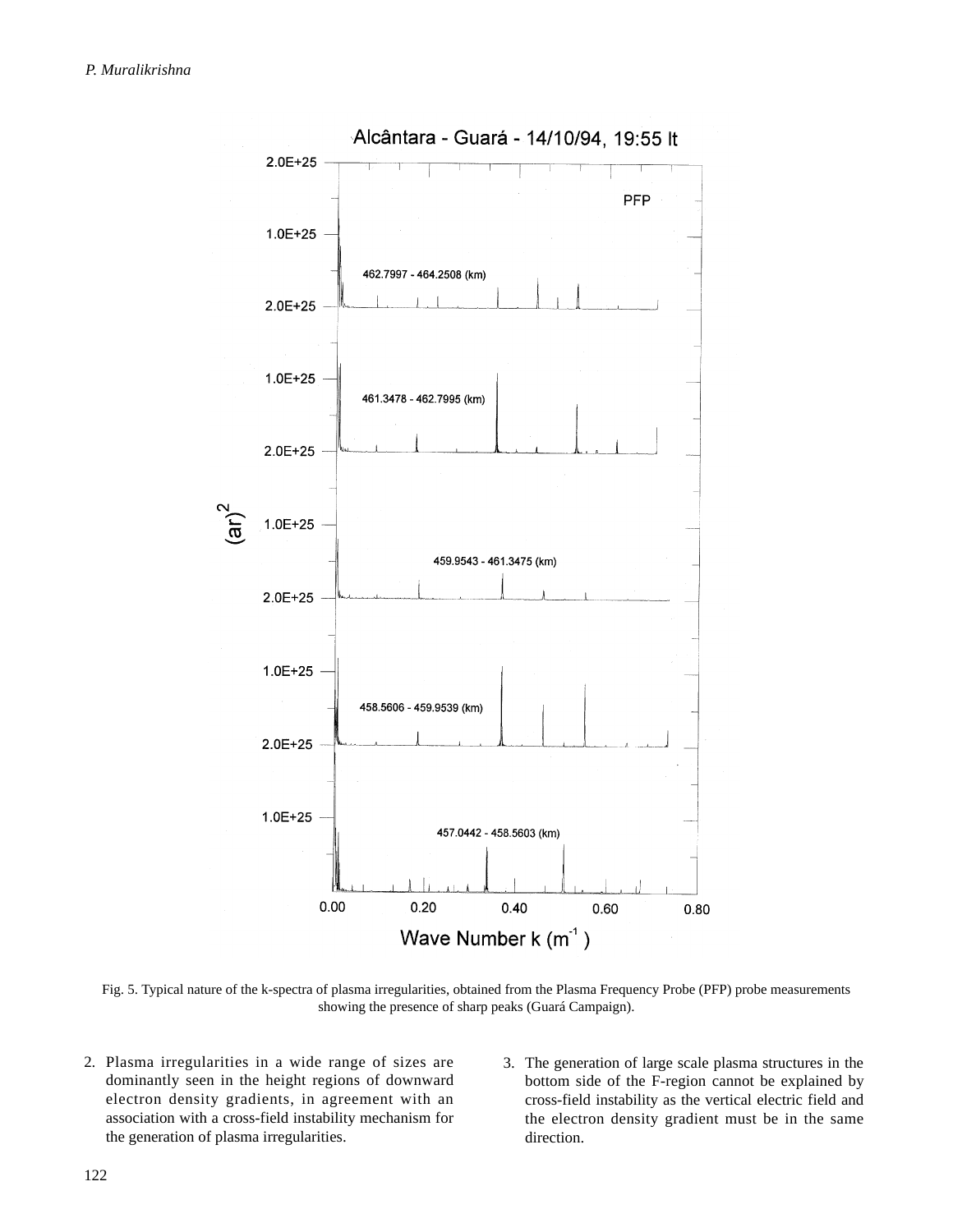*Electron density irregularities during plasma bubbles*

Fig. 6. Upleg and downleg electron density profiles obtained from the Langmuir probe (LP) during the campaign IONEX-II.

- 4. Bubble regions are associated with a wide spectrum of plasma irregularities or electron density fluctuations. Spectral analysis of the ac data shows large peaks in the k-spectra of the plasma irregularities.
- 5. The existing theories for the generation of plasma irregularities cannot explain the sharp spectral peaks observed in the k-spectra.
- 6. One possible explanation is that large peaks in the kspectrum of irregularities may be associated only with developing plasma bubbles and may dissipate their energy with time, thus leading to a flat k-spectrum as the steady state is reached.

#### **ACKNOWLEDGEMENTS**

The authors are grateful to the Directors of IAE/CTA and CLA, Alcantara for providing the rockets and the launch facilities respectively, and to the staff of IAE and CLA for their help during the pre-launch tests of the experiments and during the launching of the rockets. Sincere thanks to Sinval Domingos, Agnaldo Eras and Narli Baesso Lisboa for their technical help in the development testing and integration of the experiments. This work was partially supported by FINEP under contract FINEP-537/CT, and by CNPq under process 300253/89-3/GM/FV.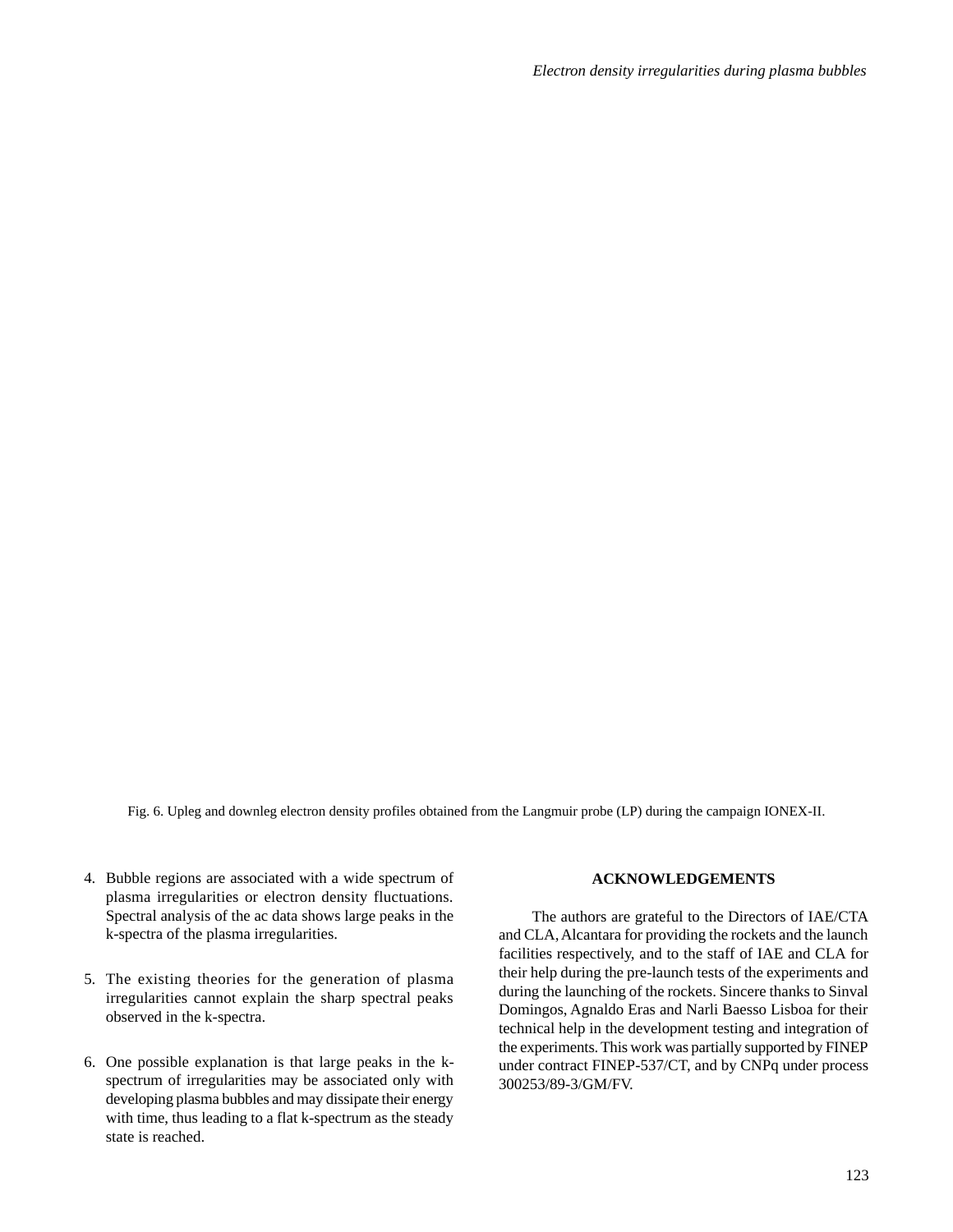

Fig. 7. Typical nature of the k-spectra of plasma irregularities, obtained from the Langmuir probe and Electric Field Double Probe measurements showing the presence of similar sharp peaks.

## **BIBLIOGRAPHY**

- ABDU, M. A., P. MURALIKRISHNA, I. S. BATISTA and J.H.A. SOBRAL, 1991. Rocket observation of equatorial plasma bubbles over Natal, Brazil using a High Frequency Capacitance probe. *J. Geophys. Res., 96,* 7689-7695.
- BALSLEY, B. B., 1969. Some characteristics of non-twostream irregularities in the equatorial electrojet. *J. Geophys. Res., 74*, 2333-2347.
- BALSLEY, B.B. and D.T. FARLEY, 1973. Radar observation of two dimensional turbulence in the equatorial electrojet. *J. Geophys. Res., 78,* 7471-7479.
- BOWLES, K.L., R. COHEN, A.R. OCHS and B.B. BALSLEY, 1960. Radar echoes from field aligned ionization above the magnetic equator and their resemblance to auroral echoes. *J. Geophys. Res., 65,* 1853-1855.
- BOWLES, K. L., B. B. BALSLEY and R. COHEN, 1963. Field aligned E-region irregularities identified with acoustic plasma waves. *J. Geophys. Res., 68*, 2485-2501.
- FARLEY, D. T., 1963. Two stream instability as a source of irregularities in the ionospheres. *Phys. Rev. Lett., 10*, 279- 282.
- HAERENDAL, G., 1974. Theory of equatorial spread-F, Max